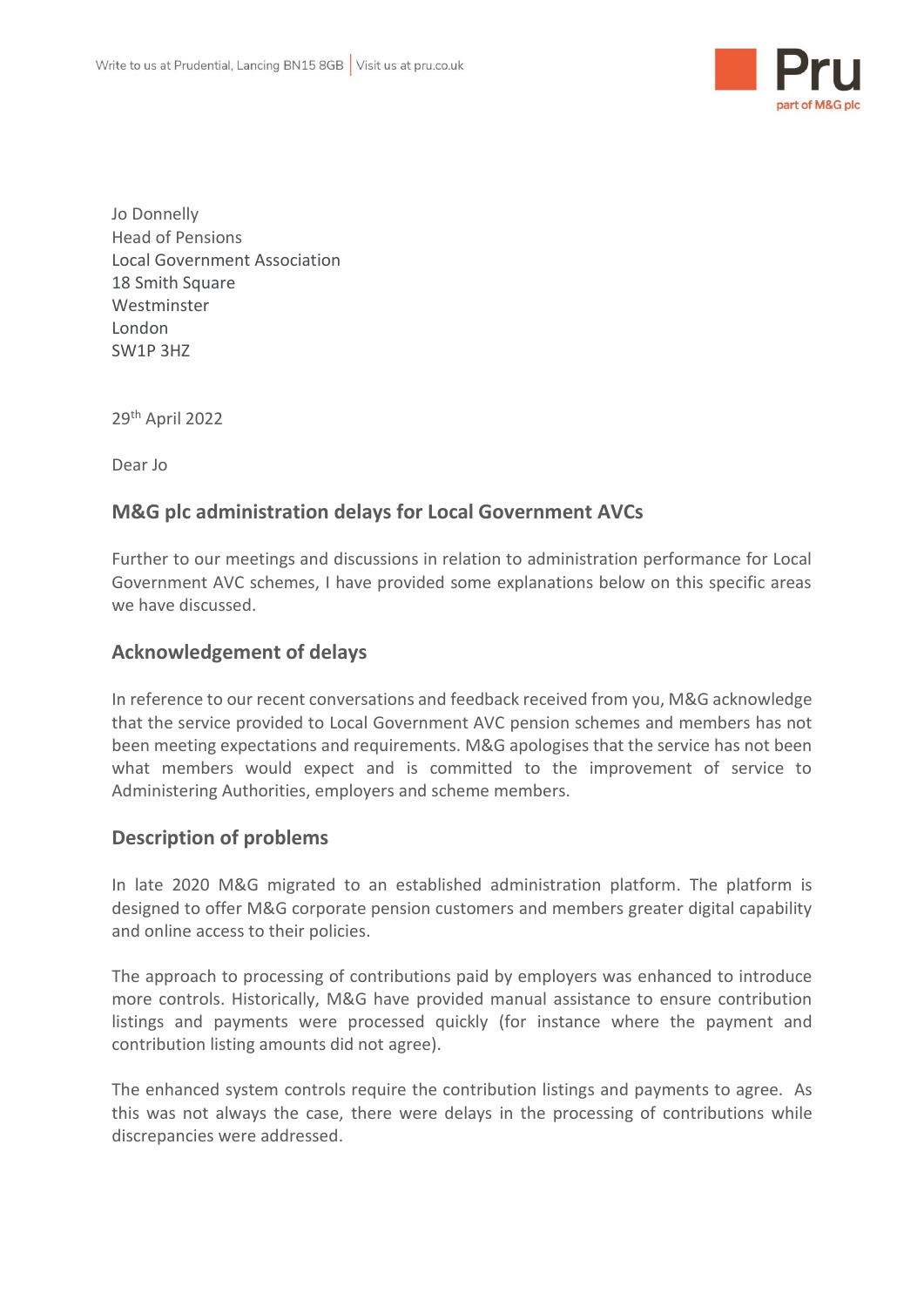

Contributions are a key dependency for all other administration processes. As a result of the processing delays, there was a collateral effect on the rest of the service that was initially experienced through increased call waiting times and delays in the processing of quotes and claims.

At the same time, as a result of the pandemic, there were restrictions in place that required colleagues to work from home. This had the effect of reducing operational efficiency which would not have been case if colleagues had been co-located.

# **Actions taken to improve service**

As the administration delays and extended call waiting times became apparent, M&G have been operating a Service Recovery Operation. This has facilitated:

- Recruitment of additional staff into the administration and voice functions
- Dedicated staff working with employer payroll teams to resolve file disparities
- Provision of an escalation route for urgent claims and complaints
- A fast-track complaint resolution process
- Upskilling completed in Annuities and Pensions servicing
- Embedding of improved training processes
- Enhanced contingency plans being put in place from both a people and system perspective

Where there have been delays in the processing of benefits and contributions, M&G have ensured that no member has suffered financial detriment as a result of a delay caused by M&G. M&G assess each case on its own merit paying the member compensation, where appropriate.

## **Expected timescales for resumption of normal service**

## Call waiting times

- Staffing in our Voice teams wasincreased by c.50% since the deterioration in performance and the impacts of both Covid and system migration. Continued recruitment and up skilling continues on a monthly basis to deliver both further and future improvements in performance
- Telephone call abandonment rates and call wait times improved significantly through the second half of 2021 and early 2022. Unfortunately, more recently, the abandonment rate and call waiting times have increased. A recovery plan has been put in place to improve performance.

M&G aim to have abandon rate of less than 5% with a call wait time of less than 2 minutes.

#### Customer Journeys (including Bereavements, Claims, New Business, Servicing)

M&G is now processing the large majority of core transactions (e.g. retirement claims, transfers, bereavements, contribution changes, fund switches and new member applications) within normal service levels.